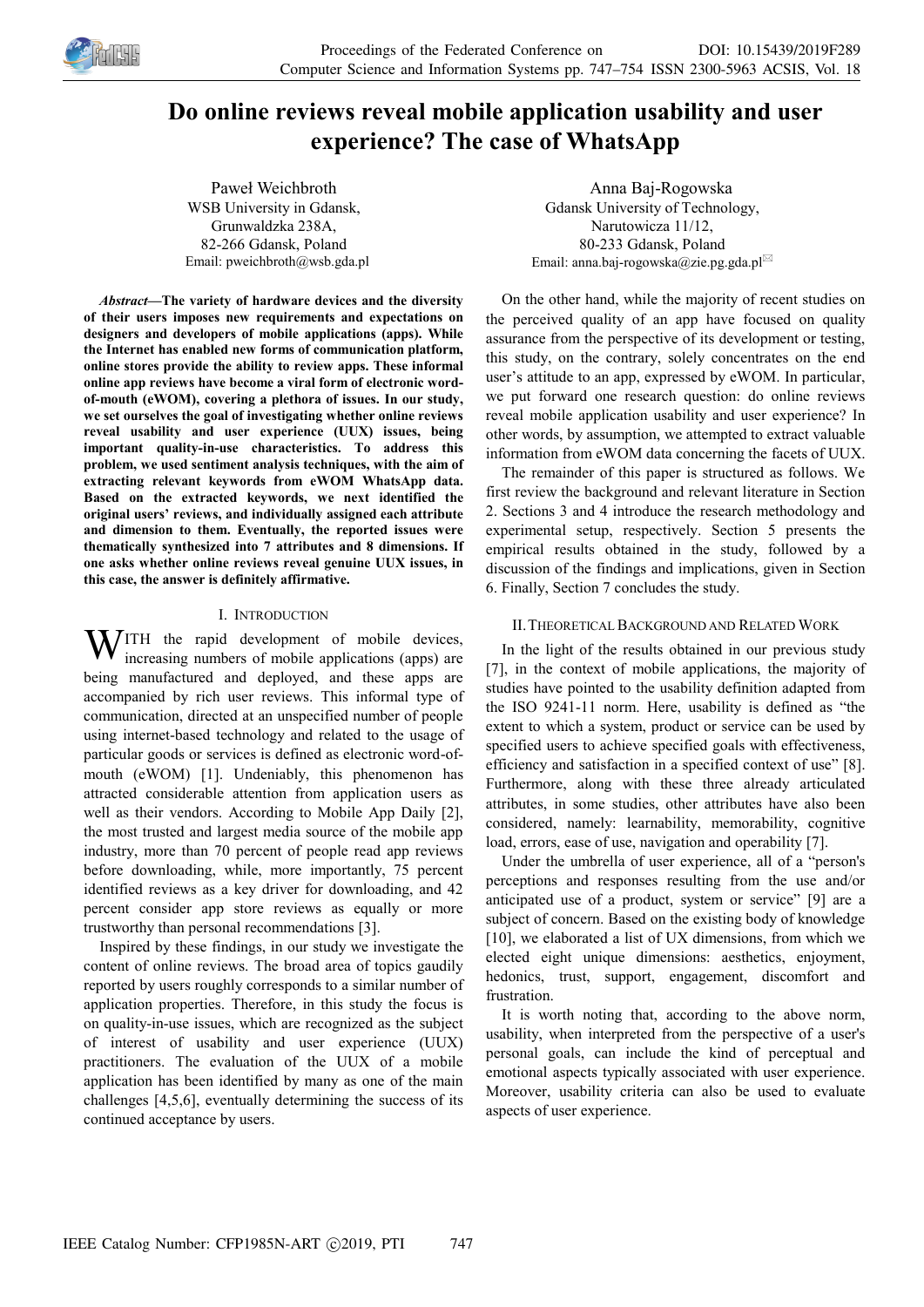To capture usability and/or user experience, there are two not mutually exclusive approaches [11], which are applicable either during or after application usage. The former mainly concerns laboratory testing, while the latter is a retrospective analysis of data, gathered in the form of a questionnaire [12,13,14], video recording [15,16,17], or, more notably, online reviews [18,19,20,21].

Iacob and Harrison [18] argue that 23.3 percent of mobile app reviews represent feature requests, where users either suggested new features or expressed their preferences for the re-design of existing ones. The prototype experimental tool (MARA) was used to mine and retrieve feature requests from the data of online reviews. In particular, the data are processed in a fixed sequence: review retrieval, feature request mining, feature request summarization, and feature request visualization. During the first phase, a web crawler extracts the source page which contains the reviews of a given app and parses their content. The meta-data, including the posting date, the user's rating, and other fields, are also collected. The meta-data, as well as the content of the review are normalized to reduce noise in the final results, where the latter is also split into sentences, using [22], a toolkit for processing text by use of computational linguistics. The second phase uses the split review content as input and mines for feature requests expressed by users. The mining algorithm utilizes a set of linguistic rules defined for supporting the identification of sentences which refer to particular requests. During the third phase, the system summarizes the extracted feature requests according to a set of predefined rules. The applied rules aim to rank the extracted user requests based on their frequency and length. The more frequent and lengthier feature requests would be first in the summary. Finally, during the visualization phase, the results of the summarization are displayed to the user.

He et al. [19] propose a feature-opinion mining approach to automatically summarize the reviews, based on dependency parsing. The approach utilizes a regression model to generate sentiment words, consisting of a phrase and its sentiment weight. Next, the feature is extracted, based on the dependency relationship between the feature and sentiment words. Eventually, a score is assigned to the feature according to the dependency relationship. In general, the applied approach consists of three phases: (1) sentiment word generation, (2) feature extraction, and (3) feature scoring.

Jin et al. [20] illustrate a framework to select pairs of opinionated representative yet comparative sentences with specific product features from online reviews of competitive products. Sentiment analysis techniques were applied to identify opinionated sentences referring to a specific feature from product online reviews. To select a "small" number of representative yet comparative opinionated sentences from those identified, the authors investigated the representativeness, comparativeness and diversity of the information. The contribution of this study lies in three greedy algorithms to analyse the optimization problem for suboptimal solutions.

A comprehensive study of existing solutions for mining online opinions is given by [21]. There are several methods identified, including LDA (Latent Dirichlet Allocation), ASUM (Aspect and Sentiment Unification model), statistical analysis, SVM (Support Vector Machine), EMNB (Expectation Maximization for Naïve Bayes), decision trees, manual tagging, keyword extraction with grouping and ranking, and others.

To sum up, having briefly depicted the main ideas from arbitrarily selected studies, in this study we performed a semi-automated review analysis, methodologically similar to the framework developed by Vu et al. [23].

## III. METHODOLOGY

In our study, the sentiment analysis is aided by the WordStat Sentiment Dictionary, designed by combining negative and positive words from three different sources: Harvard IV dictionary, the Regressive Imagery Dictionary (RID) and the Linguistic and Word Count dictionary. Eventually, more than 9526 negative and 4669 positive word patterns were gathered [24].

A user's sentiment is not measured by those two lists of words and word patterns, but instead by two sets of rules which are intended to take into account the negations preceding those words. For example, negative sentiment is measured by applying the following two rules:

- negative words are not preceded by a negation (e.g. no, not, never) within four words in the same sentence;
- positive words are preceded by a negation within four words in the same sentence.

On the other hand, positive sentiment is measured in a similar way by alternatively checking the following two rules:

- positive words are not preceded by a negation;
- negative terms are followed by a negation.

However, some argue that the latter rule shows less predictive properties, and in some cases, might even deteriorate the sentiment measurement [25,26].

In general, the sentiment analysis was carried out in a fixed sequence of five stages [27], as depicted and described below (Fig. 1):



**Fig**. 1 The sentiment analysis process

Data collection (A) involves downloading the text data from the Web and assembling one consolidated data set.

Text preparation (B) aims to clean and transform the collected data, comprising the following two tasks:

• data parsing, which means analyzing data and breaking them down into smaller blocks, which separately can be easily interpreted and managed, and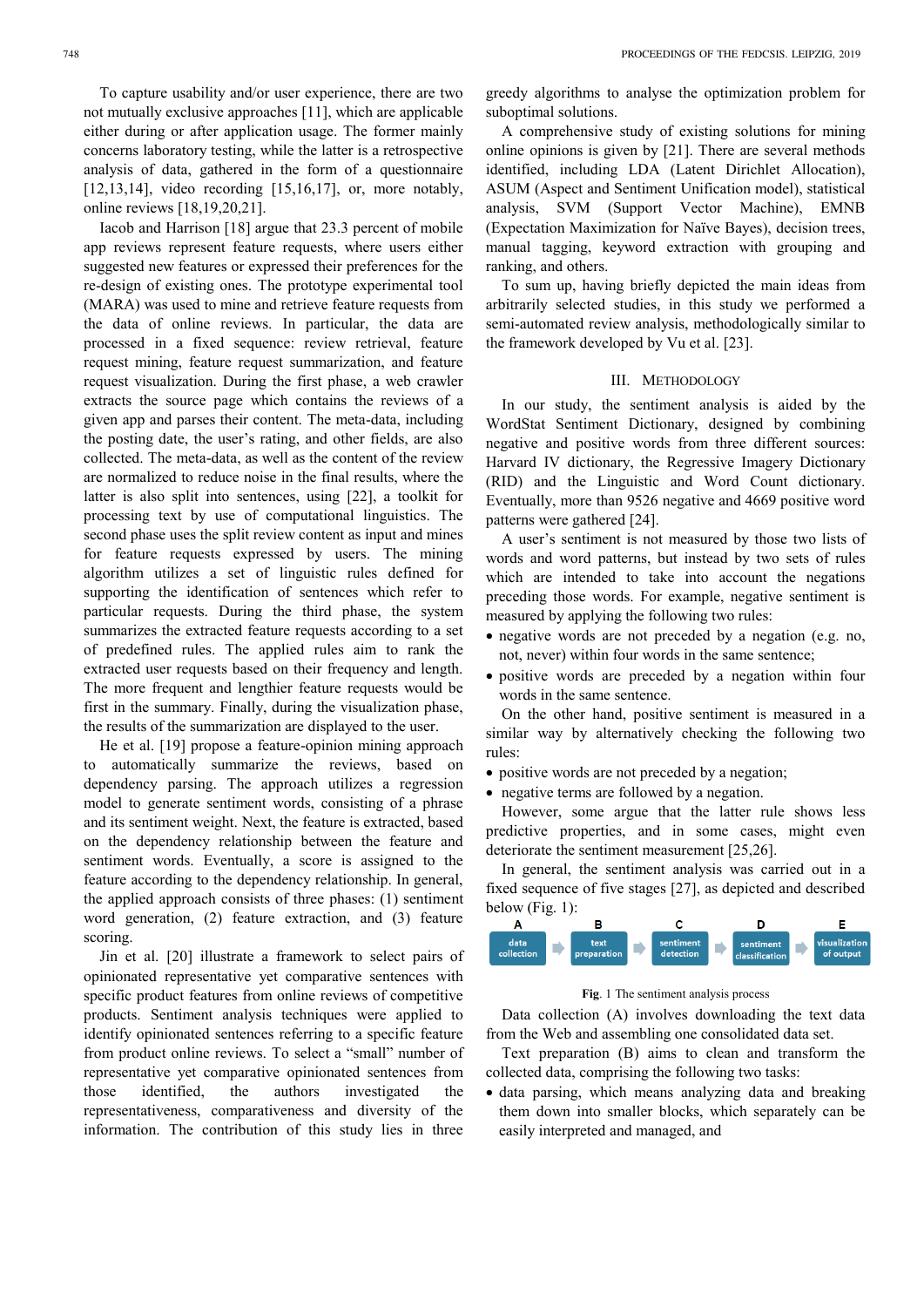• data pre-processing, which concerns: (*i*) performing tokenization, where the words are transformed from the text into a structured set of elements (tokens); (*ii*) executing a stop word list, where the words which have low informative value or are semantically insignificant (e.g. *and*, *also*, *or*) are removed; and (*iii*) reducing the words by individually extracting a stem word (a root of words).

Sentiment detection (C) is to identify sentences with subjective expressions (opinions, beliefs and views) and to reject objective communication sentences (facts, factual information).

Sentiment classification (D) is the task of classifying a text in a document into a positive or negative class on various levels (e.g. document, sentence and aspect of entities).

Visualization of output (E) aims at transforming data, information and knowledge into a visual form (e.g. pie, bar, line graph) to take advantage of natural human visual capabilities [28,29,30].

In the next step, we assumed, after [31], that in textual analysis research, a higher negative (positive) word frequency indicates a more pessimistic (optimistic) sentiment. Therefore, we extracted all negative and positive words with the highest frequency of occurrence. Next, we consequently mapped these words to a particular usability attribute and/or user experience dimension. Finally, identifying the original reviews, based on keyword searching, enabled us to individually assign them to the relevant attributes and dimensions.

## IV. EXPERIMENTAL SETUP

In total, we collected 399 reviews by WhatsApp users from the Google Play website using a self-made web crawler. The data set is both human and computer readable due to the JSON (JavaScript Object Notation) format applied.

Let  $i = \{1, 2, ..., n\}$  be the ordinal number of a user's review. Each review can be defined as a set of six variables (sextuple):

*review*( $i$ ) = {*name*: string, *rate*: [1–5], *when*: date, *helpful*: integer, *short-review*: string, *full-review*: string}, where:

- *name* is the name of a user (reviewer), which may consist of first name, surname or any other string of characters (e.g. John, John Kowalski, JK);
- *rate* is the numerical evaluation of the mobile application in the range of 1 to 5, given by a user,
- *when* is the date of the rate, written in a short format (e.g. February 12, 2019),
- *helpful* is the number of thumbs-ups given by users for the review,
- *short-review* is a verbal evaluation of the mobile app,
- *full-review* is also a verbal evaluation of the mobile application, with a higher number of characters allowed.

It is worth noting that a user can add a review to a particular app if it has been downloaded and installed.

The sentiment analysis was conducted using the ProSuite commercial software [32], being an integrated collection of Provalis Research Text Analytics Tools that allow one to explore, analyse and relate both structured and unstructured data. The computing platform includes three major tools:

- QDA Miner for qualitative data analysis, including coding, annotating, retrieving and analyzing small and large collections of documents and images;
- WordStat for the content analysis of open-ended responses, interview or focus group transcripts, for information extraction and knowledge discovery from incident reports and customer complaints, and for the automatic tagging and classification of documents;
- SimStat for statistical analysis, supporting both numerical and categorical data, dates and short alpha-numeric variables, as well as memo and document variables.

These tools have also been used in other studies for content analysis and text mining [33,34,35], allowing researchers to integrate numerical and textual data into a single project.

## V.RESULTS

The research material constituting reviews by WhatsApp mobile application users created a so-called bag-of-words (BOW). After transforming the text into a BOW, we can calculate various measures to characterize the text. In our study, the BOW model consists of 4 245 words (tokens). The most common words are shown below (Fig. 2).



**Fig**. 2 The distribution of keywords by frequency

In the first step, the sentiment analysis was performed on the users' opinions. The sentiment analysis, conducted according to the stages shown in Figure 1, contained 904 negative words (21.30%) and 1217 positive items (28.67%). However, neutral words identified in the study (50.03%) can be ignored because they do not add value to the study. The obtained results are given below (Fig. 3).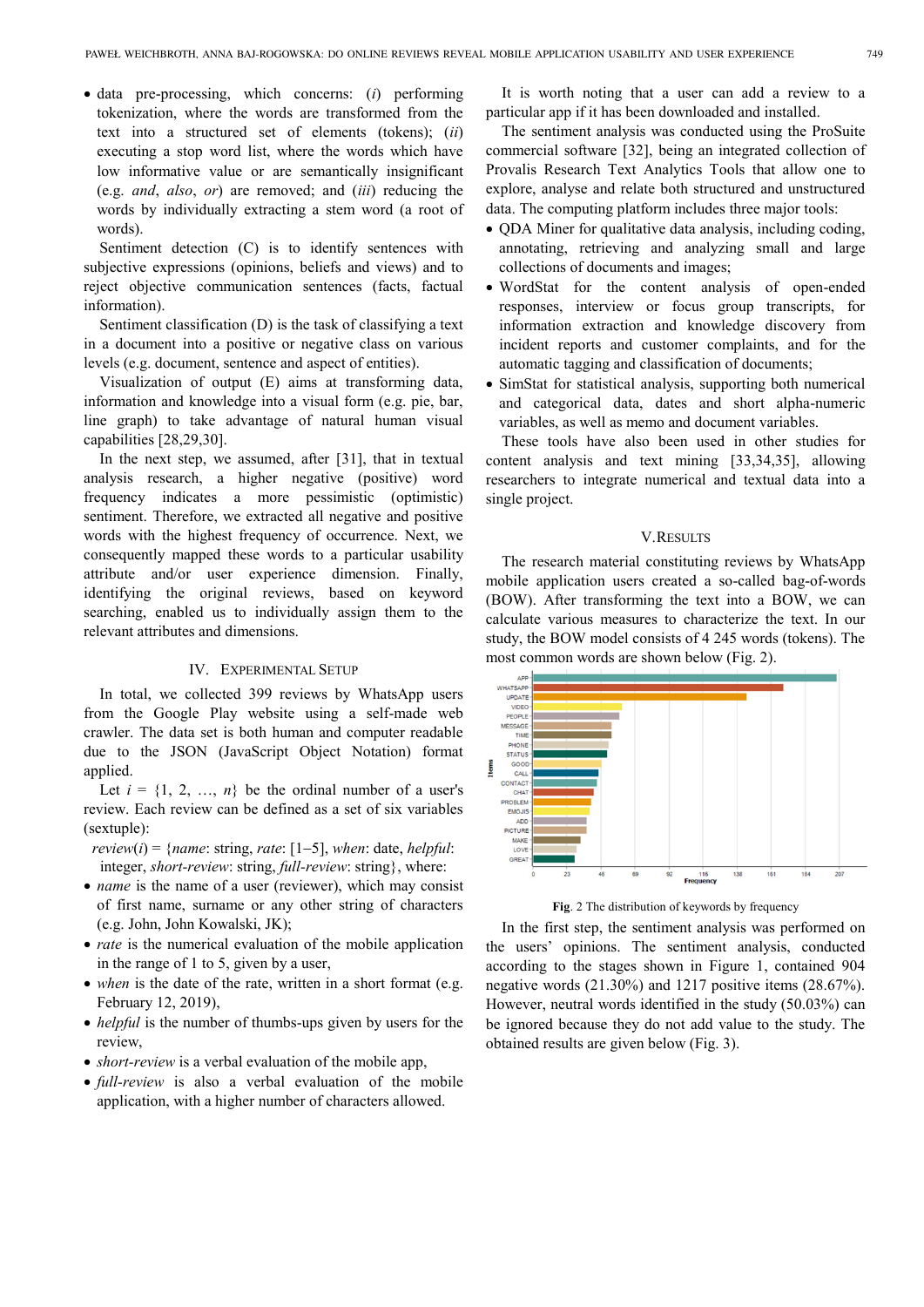TO BE IGNORE Ë POSITIV **NEGATIVE** 468 1170<br>Frequency 1 638  $1872$  $2106$ 

**Fig**. 3 The distribution of words after the process of sentiment analysis

In the WhatsApp users' ratings, the advantage of positive sentiment is clearly visible. The set of bigrams extracted from the users' reviews also show this trend (e.g. *great app*, *excellent app*, *good app*, *love WhatsApp*).

In the next step, we assumed, as already indicated above, that in textual analysis research, a higher negative (positive) word frequency indicates a more pessimistic (optimistic) sentiment. Therefore, we extracted the crucial negative and positive words with the highest frequency of occurrence (Table 1).

| <b>Negative</b> |           | <b>Positive</b> |           |
|-----------------|-----------|-----------------|-----------|
| Word            | Frequency | Word            | Frequency |
| fix             | 46        | call            | 58        |
| problem         | 39        | contact         | 57        |
| issue           | 36        | good            | 46        |
| number          | 19        | friend          | 34        |
| annoying        | 18        | make            | 32        |
| remove          | 18        | feature         | 32        |
| bug             | 17        | share           | 31        |
| hate            | 13        | love            | 29        |
| unable          | 11        | work            | 29        |
| stop            | 11        | great           | 28        |
| bad             | 11        | open            | 15        |
| delete          | 10        | fine            | 14        |
| sucks           | 9         | easy            | 12        |
| horrible        | 9         | quality         | 12        |
| reduce          | 8         | make            | 11        |
| lost            | 8         | nice            | 11        |
| error           | 8         | free            | 10        |
| limit           | 7         | happy           | 9         |
| wrong           | 6         | awesome         | 9         |
| miss            | 6         | excellent       | 8         |

TABLE I. LIST OF THE MOST FREQUENT KEYWORDS

Keywords frequently appearing with negative reviews are likely to describe the issues or features of apps that cause a negative user experience, i.e. making users unsatisfied. Thus, such keywords would be of interest to app developers because they can help to identify the bad aspects of an app

and user opinions about such aspects (e.g. bigrams: *fix this issue*, *Feb update*, *app lock*, *dark mode*). And similarly, with positive words that point to the aspects that satisfy the user (e.g. bigrams: *good work*, *excellent app*, *good app*).

Based on selected keywords from the sentiment analysis, we searched for the actual user reviews that are the most relevant to those keywords. On this basis, we were able to assign usability attributes and user experience dimensions. An example of our work is included in Table 5 and Table 6 (see Appendix). The mappings between keywords and usability (Fig. 4) and UX dimensions (Fig. 5) are shown below.







**Fig**. 5. The mapping between keywords and UX dimensions

The same keywords (e.g. *easy, awesome, problem* and *communicate*) can be used to describe different UUX attributes and dimensions. In addition, the negative words describe a larger number of dimensions and attributes than the positive ones. Similar conclusions were drawn by Provost and Robert [36].

Next, the bag of words was divided into seven clusters by applying the hierarchical grouping method (Table 2), where a cluster is a group (or class) of similar objects created as a result of data grouping. On further analysis, these clusters can be compared to the classes developed by grouping original user reviews, which have an absolute meaning and should not be standardized.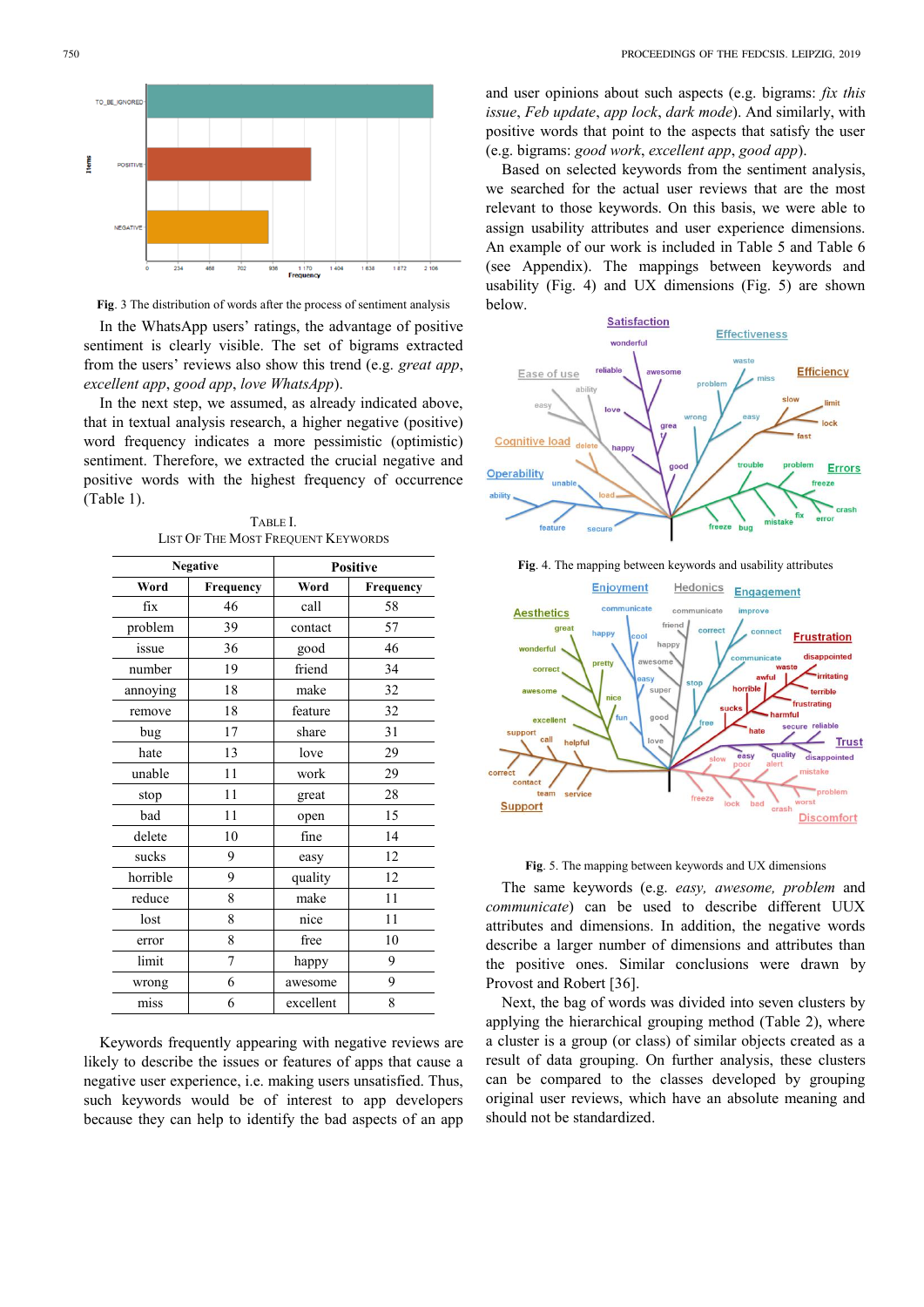| No.                           | <b>Keywords</b>                                                                                                                                                    |
|-------------------------------|--------------------------------------------------------------------------------------------------------------------------------------------------------------------|
| 1                             | problem, contact, message, send, people, time, fix, good,<br>profile, chat, option, video, phone                                                                   |
| $\mathfrak{D}_{\mathfrak{p}}$ | unable, user, text, notification, nice, long, full, check, call,<br>bug, communication, feature, easy, support, data, bad,<br>delete, issue, quality, post, friend |
| 3                             | view, team, set, screen, message, card, conversation                                                                                                               |
| $\overline{4}$                | work, update, online, chat, fine, hate, voice, annoying,<br>video, app, feature, photo                                                                             |
| 5                             | call, thing, change, friend, person, issue, great, version,<br>group, picture, love                                                                                |
| 6                             | download, free                                                                                                                                                     |
| 7                             | update, WhatsApp                                                                                                                                                   |

TABLE II. KEYWORD CLUSTERS

The steps completed so far have provided a basis for the mapping of frequent keywords to usability attributes and user experience dimensions (Table 3 and Table 4).

TABLE III. THE MAPPING BETWEEN FREQUENT KEYWORDS AND USABILITY **ATTRIBUTES** 

| <b>Attribute</b> | <b>Keywords</b>                                              |
|------------------|--------------------------------------------------------------|
| efficiency       | limit, slow, lock, fast                                      |
| satisfaction     | good, love, great, awesome, happy, reliable,<br>wonderful    |
| effectiveness    | wrong, miss, problem, easy, waste                            |
| learnability     |                                                              |
| memorability     |                                                              |
| cognitive load   | delete, load                                                 |
| errors           | bug, error, fix, freeze, crash, problem, trouble,<br>mistake |
| ease of use      | ability, easy                                                |
| operability      | ability, unable, secure, feature                             |

TABLE IV.

THE MAPPING BETWEEN FREQUENT KEYWORDS AND UX DIMENSIONS

| <b>Dimension</b> | <b>Keywords</b>                                                                                                 |
|------------------|-----------------------------------------------------------------------------------------------------------------|
| aesthetics       | correct, great, nice, awesome, excellent, pretty,<br>wonderful                                                  |
| enjoyment        | happy, fun, cool, easy, communicate                                                                             |
| hedonics         | friend, communicate, awesome, love, happy,<br>super, good,                                                      |
| trust            | quality, secure, reliable, easy                                                                                 |
| support          | service, contact, call, support, team, helpful,<br>correct                                                      |
| engagement       | correct, stop, communicate, connect, improve,<br>free                                                           |
| discomfort       | alert, problem, bad, slow, poor, lock, freeze,<br>crash, worst, mistake, disappointed                           |
| frustration      | irritating, sucks, horrible, waste, disappointed,<br>terrible, hate, irritating, frustrating, awful,<br>harmful |

Interestingly, two usability attributes are empty sets. In other words, none of the keywords were assigned, which indicates that users neither report on the ability to learn nor to remember. Moreover, one can classify UX dimensions as positive (aesthetics, enjoyment, hedonics, trust, support), neutral (engagement) and negative (discomfort, frustration). In Fig. 5 specific dimensions were marked off by labelling sets of the keywords with different colors, ranging from green and blue to red, respectively.

On the other hand, the words included in the above two tables indicate the importance of the reported UUX issues by the users. As a matter of fact, eWOM data are meaningful for app vendors not only because users often rely on this resource when making decisions, but more importantly, online reviews might leverage app design and quality.

## VI. DISCUSSION

There is no doubt that the ability provided to users to tell their stories about mobile applications in any way, has brought popularity as well as obstacles for apps. However, there are many examples of those who have taken an unfair advantage this ability. For example, in December 2018, as a response, Google announced a crackdown on app developers who buy ratings and reviews to deceive users or ruin their competitors' reputations [37].

Moreover, in the Notes section of the store, one can read that reviews are automatically processed to find inappropriate content (such as obscene, offensive, or meaningless language). Online reviews are also automatically scanned for spam (like messages sent by bots or repeated content posted multiple times or from multiple accounts). The company has no tolerance for fake reviews, which will be taken down if they are flagged as fake or are in violation of review policies. Therefore, in our opinion, the Google online store of mobile applications is a reliable source of information.

Although 50.03% of identified words were discovered to be valueless, we found the other half of great value. Indeed, eWOM involves positive and negative statements made by users about WhatsApp. This real user-created information has brought insight into users' direct experiences as well as application performance and properties. On the other hand, since software testers are not able to detect all bugs, defects and errors, the users act on their behalf unintentionally but competently.

Like any other similar research, this study has both its limitations as well as strengths. Firstly, only one app, as the source of the reviews, was explored in order to gather the necessary evidence to formulate an answer to the research question. Secondly, there is no mechanism implemented which could automatically process a relatively large volume of data, and set up keyword clusters in a non-supervised mode. Future research will address broadening the sample and implementing a relevant method. Additionally, while the present approach assumed off-line processing, online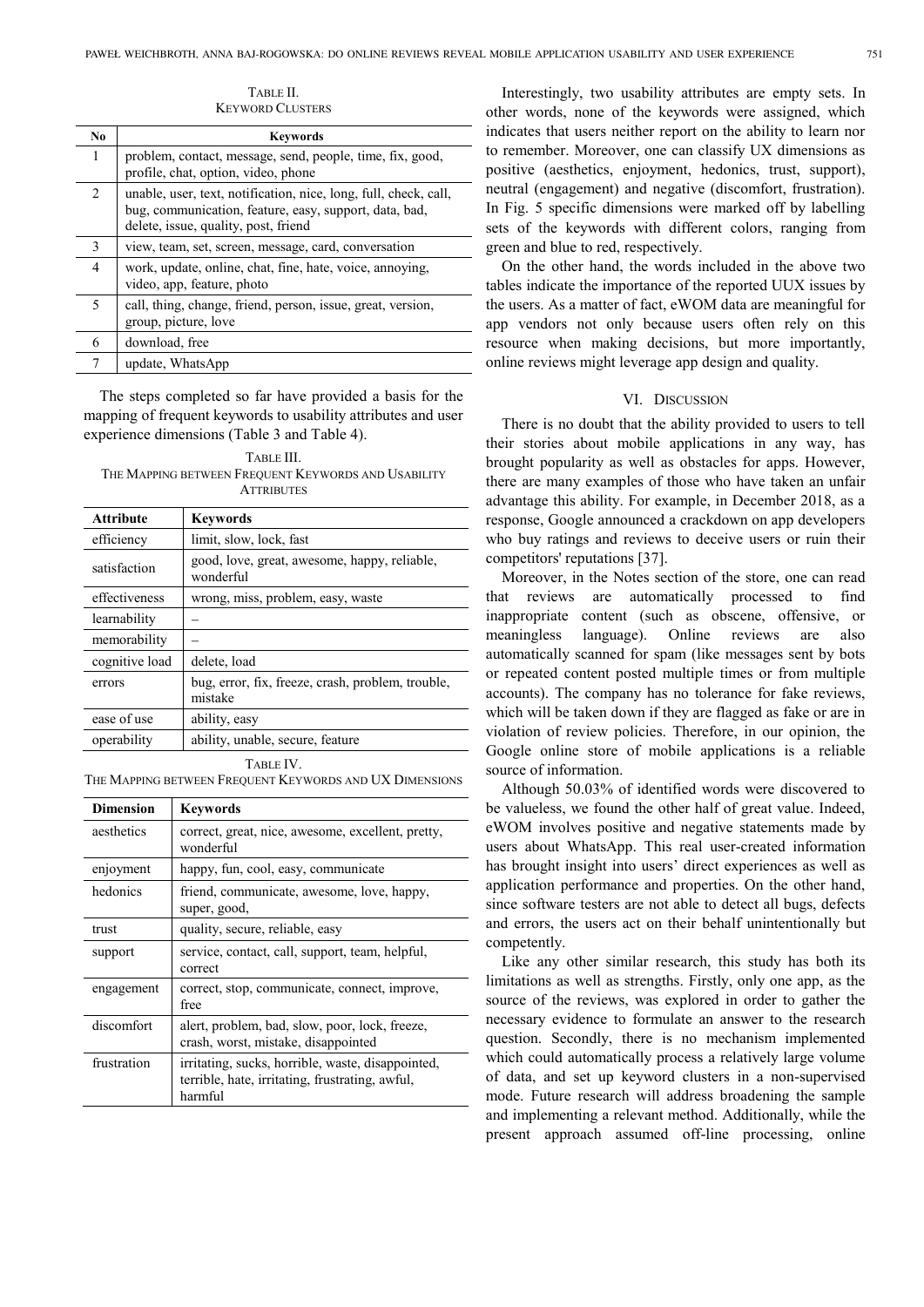#### VII. CONCLUSIONS

In the case of WhatsApp, in this paper we were able to evidence a positive answer to the given research question. eWOM provides a new venue for software vendors to reach users and to influence their opinions. With zero cost for accessing and exchanging information, eWOM creates a new opportunity to better understand users' genuine concerns formulated toward the features and properties of apps, covered by UUX theory and practice. In light of the evidenced results, it seems likely that users in increasingly larger numbers will either read and/or write reviews, expecting afterwards to have a better app in the next release.

#### **REFERENCES**

- [1] Ono, A., & Kikumori, M. (2018). Consumer Adoption of PC-Based/Mobile-Based Electronic Word-of-Mouth. In Encyclopedia of Information Science and Technology, Fourth Edition, 6019–6030.
- [2] Mobile App Daily (2019). Why Your App Needs Reviews -Importance And Benefits. https://www.mobileappdaily.com /2018/11/20/why-your-app-need-reviews
- [3] Walz, A., Ganguly, R. (2015). The Mobile Marketer's Guide to App Store Ratings and Reviews. Apptentive. http://cdn2.hubspot.net/hubfs/232559/The\_Mobile\_Marketers\_Guide \_To\_App\_Store\_Ratings\_and\_Reviews.pdf
- [4] Kukulska-Hulme, A. (2007). Mobile usability and user experience. In Mobile Learning, 61–72. Routledge.
- [5] Park, J., Han, S. H., Kim, H. K., Cho, Y., Park, W. (2013). Developing elements of user experience for mobile phones and services: survey, interview, and observation approaches. Human Factors and Ergonomics in Manufacturing & Service Industries, 23(4), 279–293.
- [6] Parsazadeh, N., Ali, R., Rezaei, M., Tehrani, S. Z. (2018). The construction and validation of a usability evaluation survey for mobile learning environments. Studies in Educational Evaluation, 58, 97– 111.
- [7] Weichbroth, P. (2019). Usability of mobile applications: a systematic literature study. (In Print).
- [8] ISO 9241-11 (2018). Ergonomics of human-system interaction Part 11: Usability: Definitions and concepts.
- [9] ISO 9241-210 (2010), https://www.iso.org/obp/ui/#iso:std:iso:9241:- 210:ed-1:v1:en, [02-04-2019].
- [10] Hedegaard, S., Simonsen, J. G. (2013). Extracting usability and user experience information from online user reviews". The SIGCHI Conference on Human Factors in Computing Systems, 2089–2098.
- [11] Korhonen, H., Arrasvuori, J., & Väänänen-Vainio-Mattila, K. (2010). Let users tell the story: evaluating user experience with experience reports. In CHI'10 Extended Abstracts on Human Factors in Computing Systems, 4051–4056. ACM.
- [12] Lewis, J. R. (1995). IBM computer usability satisfaction questionnaires: psychometric evaluation and instructions for use. International Journal of Human‐Computer Interaction, 7(1), 57–78.
- [13] Basińska, B., Dąbrowski, D., & Sikorski, M. (2013). Usability and relational factors in user-perceived quality of online services. Studia Ekonomiczne, 158, 18–28.
- [14] Moumane, K., Idri, A., & Abran, A. (2016). Usability evaluation of mobile applications using ISO 9241 and ISO 25062 standards. SpringerPlus, 5(1), 548.
- [15] Kaikkonen, A., Kekäläinen, A., Cankar, M., Kallio, T., & Kankainen, A. (2005). Usability testing of mobile applications: A comparison between laboratory and field testing. Journal of Usability studies,  $1(1), 4-16.$
- [16] McMillan, D., McGregor, M., & Brown, B. (2015). From in the wild to in vivo: Video Analysis of Mobile Device Use. In Proceedings of the 17th International Conference on Human-Computer Interaction with Mobile Devices and Services, 494–503. ACM.
- [17] Hussain, A., Mkpojiogu, E. O., Jamaludin, N. H., & Moh, S. T. (2017). A usability evaluation of Lazada mobile application. In AIP Conference Proceedings, Vol. 1891(1), AIP Publishing.
- [18] Iacob, C., Harrison, R. (2013). Retrieving and analyzing mobile apps feature requests from online reviews. In Proceedings of the 10th Working Conference on Mining Software Repositories, 41–44. IEEE.
- [19] He, T., Hao, R., Qi, H., Liu, J., & Wu, Q. (2016). Mining Feature-Opinion from Reviews Based on Dependency Parsing. International Journal of Software Engineering and Knowledge Engineering, 26(09n10), 1581–1591.
- [20] Jin, J., Ji, P., & Gu, R. (2016). Identifying comparative customer requirements from product online reviews for competitor analysis. Engineering Applications of Artificial Intelligence, 49, 61–73.
- [21] Genc-Nayebi, N., Abran, A. (2017). A systematic literature review: Opinion mining studies from mobile app store user reviews. Journal of Systems and Software, 125, 207–219.
- [22] LangPipe. (2019). Home. http://alias-i.com/lingpipe/index.html
- [23] Vu, P. M., Nguyen, T. T., Pham, H. V., & Nguyen, T. T. (2015). Mining user opinions in mobile app reviews: A keyword-based approach (t). In 2015 30th IEEE/ACM International Conference on Automated Software Engineering (ASE), 749–759. IEEE.
- [24] Provalis Research Group  $(2019)$ , Sentiment https://provalisresearch.com/products/content-analysissoftware/wordstat-dictionary/sentiment-dictionaries/, [04-04-2019].
- [25] Wiegand M., Balahur A., Montoyo A., Roth B., Klakow, D. (2010). A Survey on the Role of Negation in Sentiment Analysis, Proceedings of the Workshop on Negation and Speculation in Natural Language Processing, Uppsala, 60–68.
- [26] Asmi, A., Ishaya, T. (2012). Negation Identification and Calculation in Sentiment Analysis. The Second International Conference on Advances in Information Mining and Management.
- [27] Baj-Rogowska A. (2017). Sentiment Analysis of Facebook Posts: the Uber case. IEEE Eighth International Conference on Intelligent Computing and Information Systems, pp. 391–395, Cairo (Egypt).
- [28] Weichbroth, P. (2011). The visualisation of association rules in market basket analysis as a supporting method in customer relationship management systems. Prace Naukowe Uniwersytetu Ekonomicznego we Wrocławiu, (232), 136–145.
- [29] Pondel, J., & Pondel, M. (2015). BI and Big Data solutions in project management. Informatyka Ekonomiczna, 4 (38), 55–63.
- [30] Owoc, M., & Pondel, M. (2016). Selection of Free Software Useful in Business Intelligence. Teaching Methodology Perspective. In IFIP International Workshop on Artificial Intelligence for Knowledge Management, 93–105. Springer, Cham.
- [31] Loughran T., McDonald B. (2011). When is a liability not a liability? Textual Analysis, Dictionaries and 10-Ks. The Journal of Finance,  $66(1)$ , pp. 35–66.
- [32] Provalis Research Group (2019), ProSuite, https://provalisresearch .com/products/qualitative-data-analysis-software/, [02-03-2019].
- Lock, I., Seele, P. (2016). The credibility of CSR (corporate social responsibility) reports in Europe. Evidence from a quantitative content analysis in 11 countries". Journal of Cleaner Production, 122, 186–200.
- [34] Du Plessis, C. (2017). The role of content marketing in social media content communities. South African Journal of Information Management, 19(1), 1–7.
- [35] Jones-Diette, J. S., Dean, R. S., Cobb, M., Brennan, M. L. (2019). Validation of text-mining and content analysis techniques using data collected from veterinary practice management software systems in the UK. Preventive Veterinary Medicine.
- [36] Provost G., Robert JM. (2013) The Dimensions of Positive and Negative User Experiences with Interactive Products. In: Marcus A. (eds) Design, User Experience, and Usability. Design Philosophy, Methods, and Tools. DUXU 2013. Lecture Notes in Computer Science, vol 8012. Springer, Berlin, Heidelberg.
- [37] Cimpanu, C. (2018). Google announces crackdown on Play Store ratings and reviews. https://www.zdnet.com/article/google-announcescrackdown-on-play-store-ratings-and-reviews/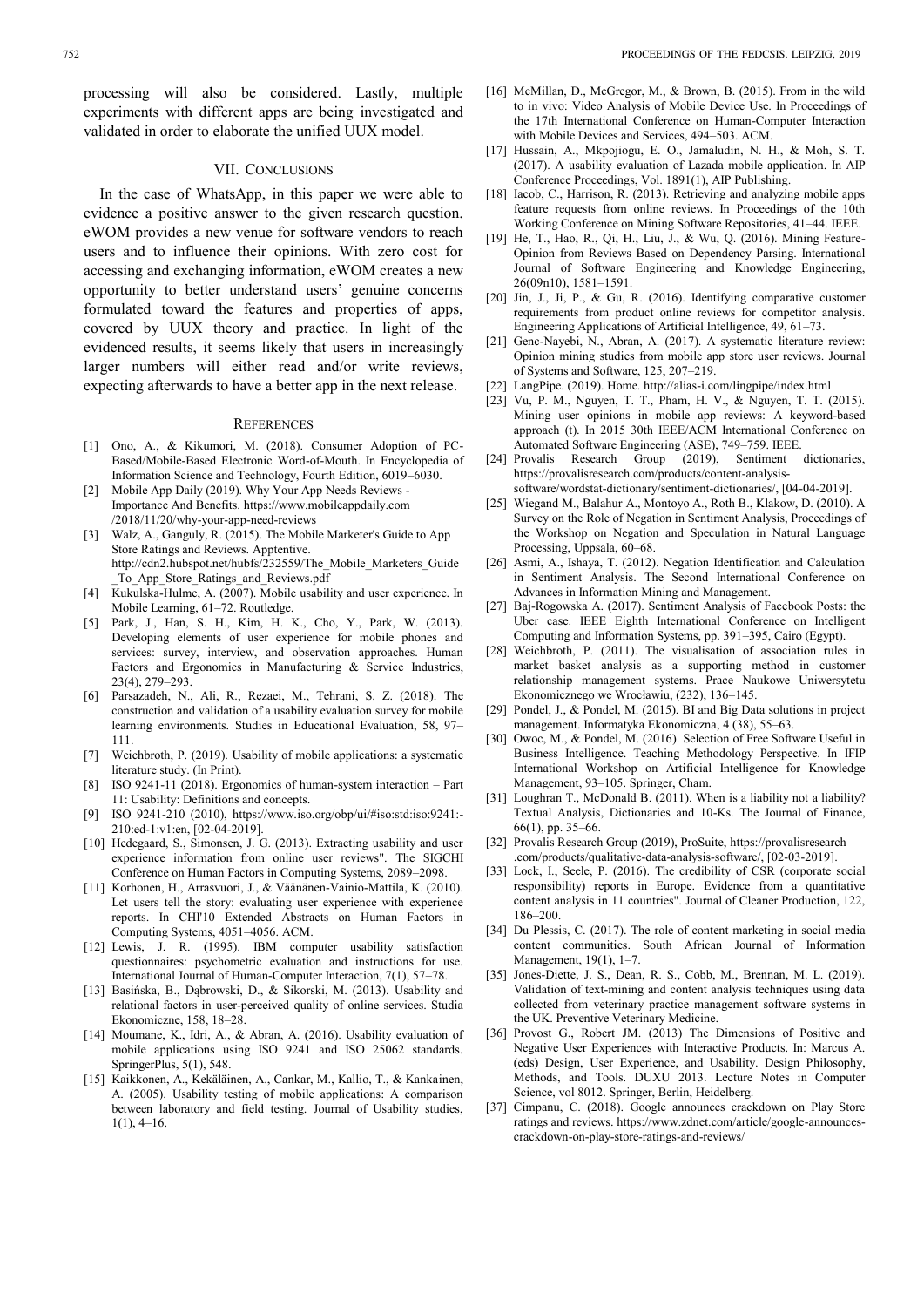# **APPENDIX 1**

#### TABLE V.

# EXTRACTED NEGATIVE UUX ATTRIBUTES AND DIMENSIONS FROM ONLINE USERS' REVIEWS

| Word    | <b>Review</b>                                                                                                                                                                                                                                                                                                                         | attribute/<br>dimension |
|---------|---------------------------------------------------------------------------------------------------------------------------------------------------------------------------------------------------------------------------------------------------------------------------------------------------------------------------------------|-------------------------|
|         | "I am not even getting any notifications from Whatsapp on the status bar nowadays and am very<br>disappointed to say that even though I've double checked the settings for both message and group<br>notifications, there's still no changes. Please fix this problem ASAP."                                                          | errors                  |
|         | "I can't see any status updates from my contacts. The status feature just stops for a while and then<br>returns and stops again. Can you please fix this bug."                                                                                                                                                                        | errors                  |
|         | "Useful little app but does come with frustrations. I want to view images and when I click on an image<br>to load it downloads onto my phone which is annoying. Want to view the image not save it and clog<br>up my phone. Same goes for gifs and videos. Please fix it, if you do I'd probably use this more than fb<br>messenger." | errors                  |
|         | "fix the change! I have contact photos in my phone and people that do not have profile photos would<br>show up with the contact photo now it does not do that after this new update. change it back it was<br>better before"                                                                                                          | errors                  |
| fix     | "I really like whatsapp messenger but one thing that annoys me is that I cannot forward message to<br>more than (limit set by Whatsapp) five people i guess. Please fix this."                                                                                                                                                        | errors                  |
|         | "do like this app, but the recent update keeps causing it to freeze and crash. Effecting my whole phone.<br>Please fix bugs or whatever is causing it to freeze."                                                                                                                                                                     | errors                  |
|         | "Why are whatsapp emojis are looking soooooooooo badd. like after installing new update, emojis got<br>worse, please fix this in next update."                                                                                                                                                                                        | satisfaction            |
|         | "Great App, but there is a bug I am not able to call or video call 3 people at once from the group chat<br>video call option. The call don't respond and automatically disconnect without ringing. Please fix this<br>issue and one more thing when we are getting feature for group video call more then 4 members"                  | errors                  |
|         | "Please Fix bugs . when I Video call, I can't touch anything and can't turn back to the Conversation<br>and can't typing anything . my friend told me either  please FIX the bugs soon"                                                                                                                                               | errors                  |
|         | "A great way to communicate, but since the last update, my contact's pictures aren't showing. Even<br>though when I go into edit contact and there's a picture there, it's not showing on the main screen.<br>Please fix this!"                                                                                                       | errors                  |
| problem | "Plz do something the app has become slow on the two devices I own, one is the huawei p20 and the<br>other is oneplus 6t.I checked my devices but others are all facing the same problem."                                                                                                                                            | efficiency              |
|         | "My WhatsApp crash twice in less than 2 months' time  All my chats are gone. Problem is I didn't<br>do anything. An error message just pop up and say there's something wrong with my chats history. I<br>lost all my important work chats. This is bad. You can't expect me to do backup every single day."                          | errors                  |
|         | "I have a problem sending videos to my contacts, each time I try to send videos that are five minutes<br>long, it is reduced to a lesser minute of 3 minutes of streaming before it can be sent to my contacts.<br>please how do I go about this?"                                                                                    | efficiency              |
|         | "I'm using WhatsApp, but I don't see blue coloured double tick after my messages are read. And my<br>friend didn't change the setting on mobile. This not the first time of problem."                                                                                                                                                 | satisfaction            |
|         | "Last three weeks I have a problem for message sending. I didn't send any message more than five<br>people. Before 20 people but now 5. I don't know why whatsapp management reduce the contects for<br>sending messages."                                                                                                            | effectiveness           |
|         | "I can't sent Voice Messages  Same problem with both my Whatsapp accounts."                                                                                                                                                                                                                                                           | errors                  |
| bug     | "Everything was fine but since last month's my old chat messages are being deleted by WhatsApp<br>without my knowledge and I am shocked with this new bug."                                                                                                                                                                           | errors                  |
|         | "I can't see any status updates from my contacts The status feature just stops for a while and then<br>returns and stops again. Can you please fix this bug."                                                                                                                                                                         | satisfaction            |
|         | "After make video call, it's not getting minimized. Its hanged. New update killing it badly. My mobile<br>note 5 pro please solve this bug."                                                                                                                                                                                          | errors                  |
| hate    | "I hate the new update. I lost contact photos to over half my contacts. I can't figure out how to restore<br>contact pics. Also  as popular as this app has been throughout the years, you'd figure that they'd come<br>up with different themes. Instead, same old boring green theme."                                              | satisfaction            |
|         | "I hate the new update. I lost contact photos to over half my contacts. I can't figure out how to restore<br>contact pics."                                                                                                                                                                                                           | satisfaction            |
|         | "I hate the new version. The emojis are old, some are nice, but I would like if the emojis looked<br>more realistic and not fake or something. I recommend this app, although the emojis are not cool. But<br>I would and its useful."                                                                                                | satisfaction            |
|         | "I HATE THE NEW UPDATE.  The previous version was way better. Please restore it."                                                                                                                                                                                                                                                     | satisfaction            |